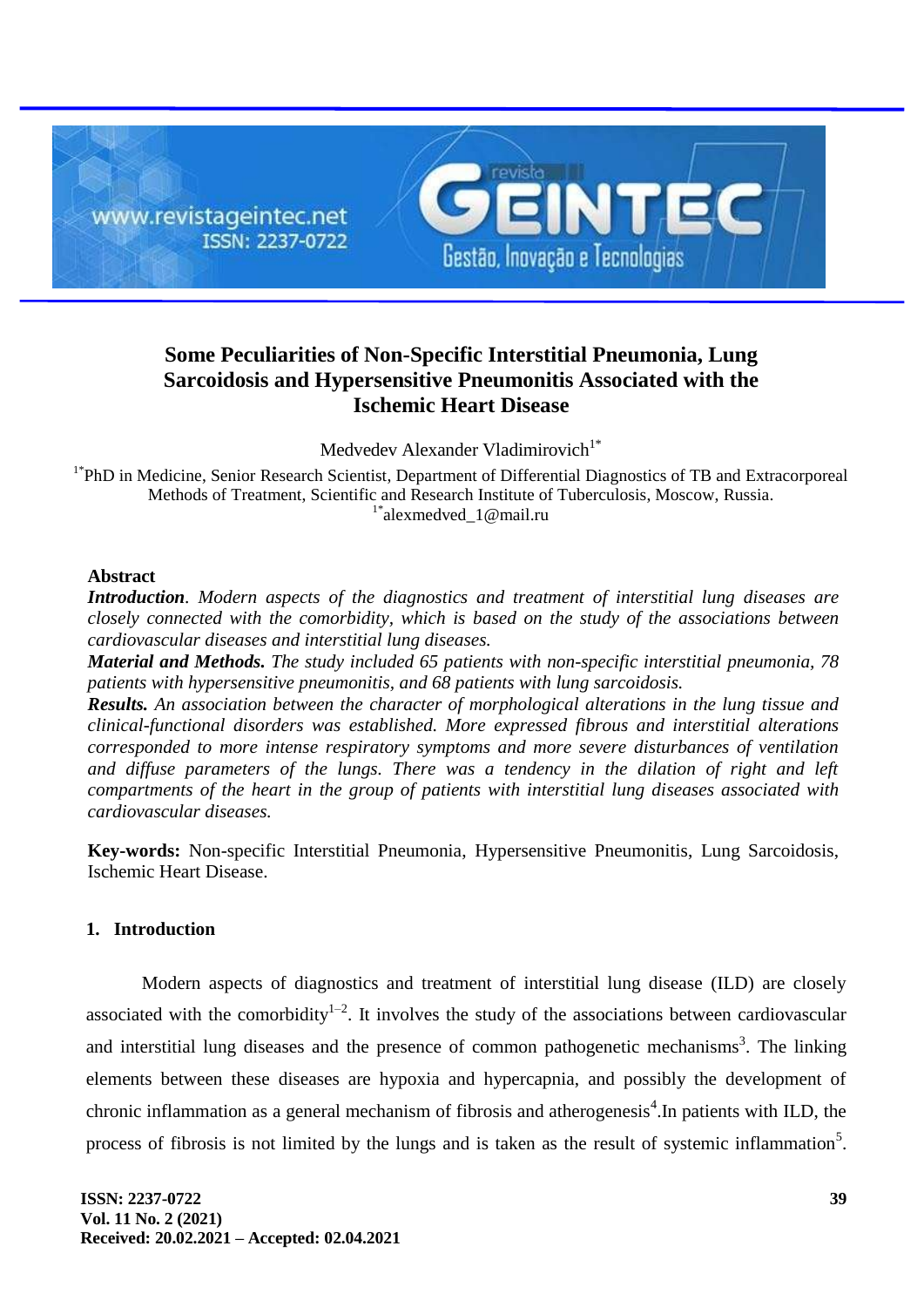Patients with ILD and IHD, have elevated levels of anti-inflammatory cytokines (interleukins 6 and 8) and tumor necrosis factor  $(TNF-α)^6$ . Patients with ILD have an increased risk of the development of cardiovascular complications, including acute coronary syndrome (ACS), lung hypertension, deep vein thrombosis (DVT), supraventricular, and ventricular rhythm disturbances<sup>7-8</sup>. The study of the causes of the development of life-threatening conditions in patients with IHD will allow specialists to create therapeutic programs and improve their quality of life.

# **2. Material and Methods**

#### **Study Entry Criteria**

The study included 213 patients with ILD: non-specific interstitial pneumonia (NsIP), hypersensitive pneumonitis (HSP), sarcoidosis of lungs,and intrathoraciclymphatic nodes (SLILN) aged 45.6 to 68.9. 97 of them were also diagnosed with IHD based on a) clinical syndrome characterized with discomfort in the chest that develops at physical loads or emotional stress, which is resolved by nitroglycerin;b) coronary angiography results that revealed at least one stenosis not less than 50% in one coronary artery.

#### **The Study Exclusion Criteria**

1. Pulmonary tuberculosis.2.Oncologic diseases. 3. Disseminated processes of unknown genesis. 4.Congenital and acquired heart valvular diseases. 5. Patients with III-IV FC of chronic heart failure by NYHA classification. IHD was verified according to the recommendations on the diagnostics of IHD, acute and chronic heart insufficiency of European Society of Cardiology 2013<sup>9</sup>. The diagnostics of interstitial diseases of lungs was performed by the criteria of the American Thoracic Society/European Respiratory Society 2015<sup>10</sup>.

The study was approved by the local ethical committee and written informed consent was obtained from each of the participants. The patients were divided into two groups. The main group included 97 patients with IHD (associated group), 28 patients with NsIP, 36 patients with a chronic form of hypersensitive pneumonitis (HSP), and 33 patients with sarcoidosis of lungs and intrathoracic lymphatic nodes (SLILN). The group of comparison included 114 patients without IHD: 37 patients with NsIP, 42 patients with HSP, and 35 patients with SLILN. The characteristics of the participants are presented in Table 1.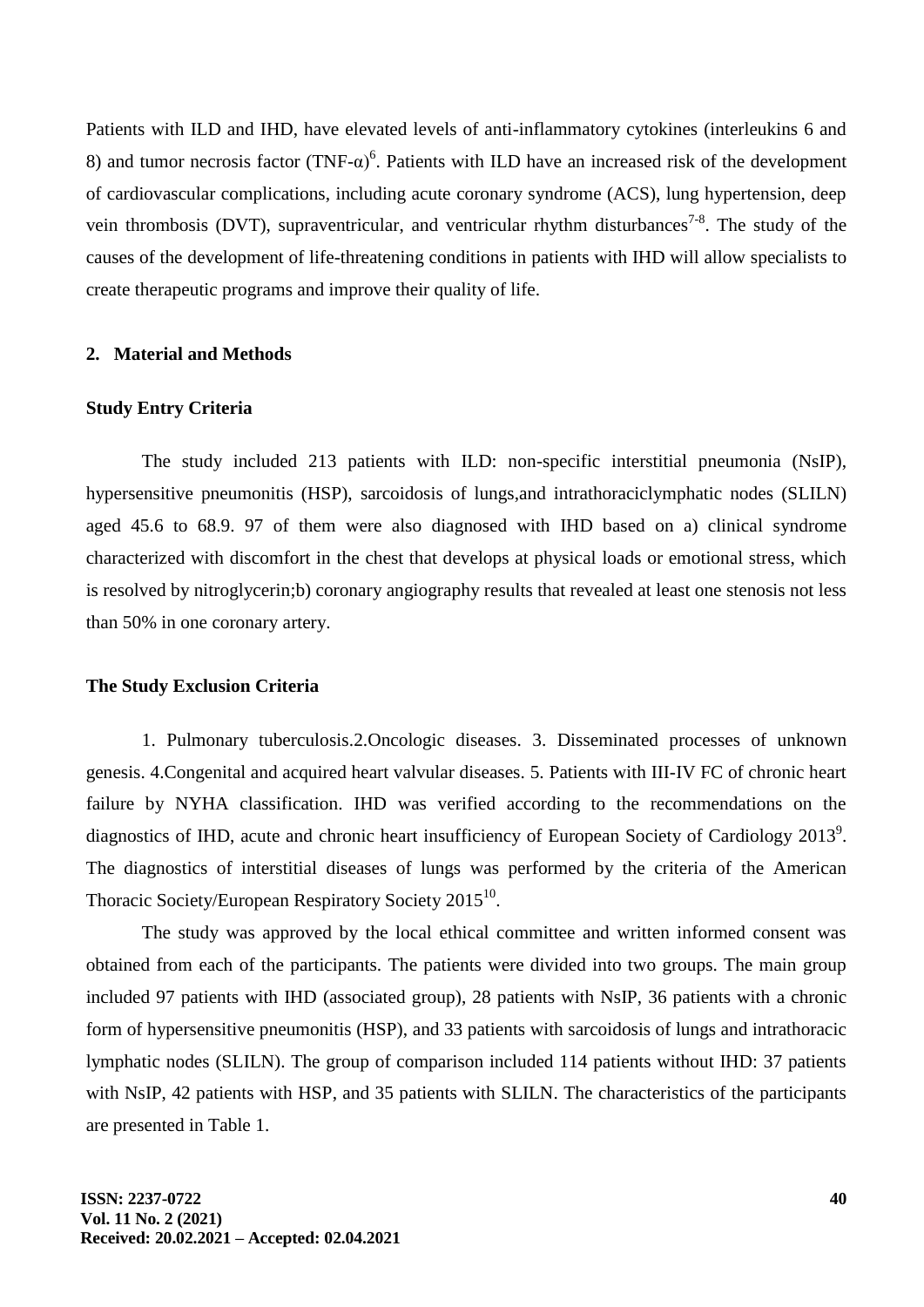| <b>Parameters</b> | <b>NsIP</b>    | <b>NsIP</b> | <b>HSP</b>     | <b>HSP</b> with | <b>SLILN</b>        | <b>SLILN</b> with |
|-------------------|----------------|-------------|----------------|-----------------|---------------------|-------------------|
|                   | without        | with        | without        | IHD,            | without             | $IHD, n = 33$     |
|                   | IHD,           | IHD,        | $IHD, n = 42$  | $n = 36$        | $IHD, n = 35$       |                   |
|                   | $n = 37$       | $n = 28$    |                |                 |                     |                   |
| Age, years        | 59.42          | 62.25       | 61.13          | 59.93           | 58.7                | 60.9              |
|                   | [48.85;        | [56.71;     | [56.3; 63.8]   | [52.3; 62.7]    | [55.6; 60.16]       | [57.7; 62.18]     |
|                   | 64.23]         | 68.90]      |                |                 |                     |                   |
| Sex               | 19/18          | 17/11       | 22/20          | 19/17           | 16/19               | 15/17             |
| (male/female)     |                |             |                |                 |                     |                   |
| DurationofILD,    | 5.17           | 4.86        | 6.37           | 5.43            | 3.04                | 2.85              |
| years             | [4.90; 6.42]   | [3.74;      | [6.82; 7.28]   | [5.10; 5.89]    | [3.02; 3.51]        | [2.57; 3.11]      |
|                   |                | 5.30]       |                |                 |                     |                   |
| DurationofIHD,    | $\overline{a}$ | 2.06        | $\overline{a}$ | 1.49            | $\bar{\phantom{a}}$ | 2.08              |
| years             |                | [1.83;      |                | [0.99; 1.79]    |                     | [0.84; 2.47]      |
|                   |                | 2.85]       |                |                 |                     |                   |
| Dyspnoea,         | 1.69           | 2.27        | 1.54           | 1.77            | 1.23                | 1.55              |
| points            | [1.52;         | [1.89;      | [1.36; 1.67]   | [1.48; 1.82]    | [1.04; 1.46]        | [1.42; 1.89]      |
|                   | $1.72$ ]*      | $2.36$ ]    |                |                 |                     |                   |
| Cough, points     | 0.92           | 1.06        | 1.42           | 1.74            | 1.38                | 1.45              |
|                   | [0.66; 1.17]   | [0.78;      | [1.26; 1.64]   | [1.53; 2.01]    | [1.22; 1.62]        | [1.38; 1.96]      |
|                   |                | 1.23]       |                |                 |                     |                   |
| Expectoration,    | 0.78           | 0.89        | 0.66           | 0.74            | 0.43                | 0.61              |
| points            | [0.70; 0.99]   | [0.64;      | [0.33; 0.82]   | [0.28; 0.91]    | [0.22; 0.73]        | [0.29; 0.88]      |
|                   |                | 1.06]       |                |                 |                     |                   |

Table 1 - Characteristics of the Patients with Interstitial Lung Diseases (ILD)

 **Note:**

*1. Here and further in tables: IHD – ischemic heart disease, NsIP – non-specific interstitial pneumonia, HSP – hypersensitive pneumonitis, SLILN – sarcoidosis of lungs, and interstitial lymphatic nodes.*

*2. Here and further in tables 2-4: the data is presented as a median of 1st and 3rd quartiles Мe [k25%; k75%], for the calculation of statistical significance between the subgroups of patients with and without IHD, two-sided Mann-Whitney U-test was used. The column "Sex" contains absolute values. For the calculation of statistical difference by gender, a two-sided Fisher's test was used.*

*\* The difference from the subgroup of patients with NsIP and IHD was statistically significant (р< 0.001).*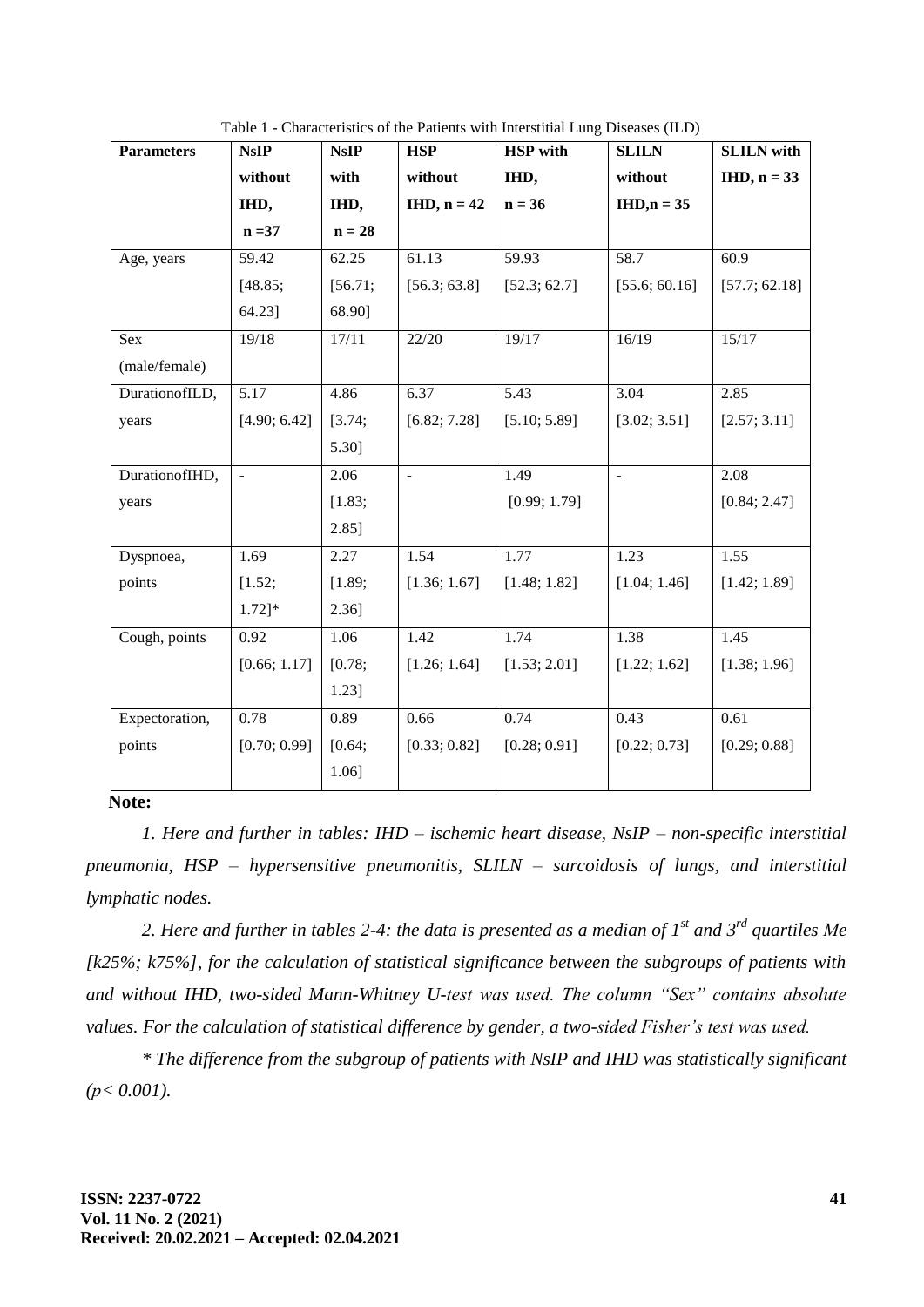All the patients had clinical and biochemical blood assays (leukocyte count, HDL and LDL levels, cholesterol, creatinine, uric acid, C-reactive protein), tests for platelet count, activated partial thromboplastin time (APTT), clotting time. All the patients had X-ray imaging and multidetector computed tomography (MDCT) of the chest organs, electrocardiography, respirometry, a test for diffuse lung capacity, pulse oximetry.Dyspnoea was evaluated by the modified Medical Research Council (scale 0 to 4 points).

Clinical symptoms (cough, expectoration) were evaluated by a  $4 - x scale$ . Cough: 0 points – no symptoms, 1 –only in the morning,  $2$  – rare episodes (2-3) during a day,  $3$  – often episodes (more than 3) during a day. Expectoration: 0 points – no expectoration, 1 – periodic in minor amounts (up to 50 ml), 3 –expectoration more than 50 ml during a day. The calculations were performed by a statistical software package SPSS 21.0. Statistical comparison of the mean values of quantitative variables between two parallel groupswas performed with paired Student's t-test. In small samplings, a comparison of quantitative features in parallel groups was performed with a non-parametric analogWilcoxon-Mann-Whitney test. In small samplings, for paired comparisons, Wilcoxon's test was used. A two-tailed level of significance was established at 5%.

## **3. Results and Discussion**

As it can be seen from Table 1, the groups of patients did not significantly differ by gender and age, except for the prevalence of men in groups with NsIP and HSP and women in the group with sarcoidosis. The patients with ischemic heart disease in all the subgroups were slightly older than the patients without it.

In both groups, other diseases were also registered that were defined as co-existing but not influencing the interpretation of the examination results in terms of interstitial lung diseases. These diseases were more often observed in patients without IHD: Chronic Obstructive Pulmonary Disease (COPD) in 13.7% of patients with non-specific interstitial pneumonia, in 4.76% of patients with hypersensitive pneumonitis, and in 5.71% of patients with lung sarcoidosis. Bronchial asthma (BA) was observed in 2.7%, 2.38%, and 2.85% of patients, respectively. In patients with IHD, COPD was observed 3.8 times rarer than in patients without IHD. The incidence rate of this disease in the subgroup of patients with NsIP was 3.57% and in the subgroup of HSP and lung sarcoidosis, it was diagnosed in 2.77% and 2.85% of patients. Bronchial asthma was diagnosed in one patient with hypersensitive pneumonitis. In patients from the other subgroups, it was not registered.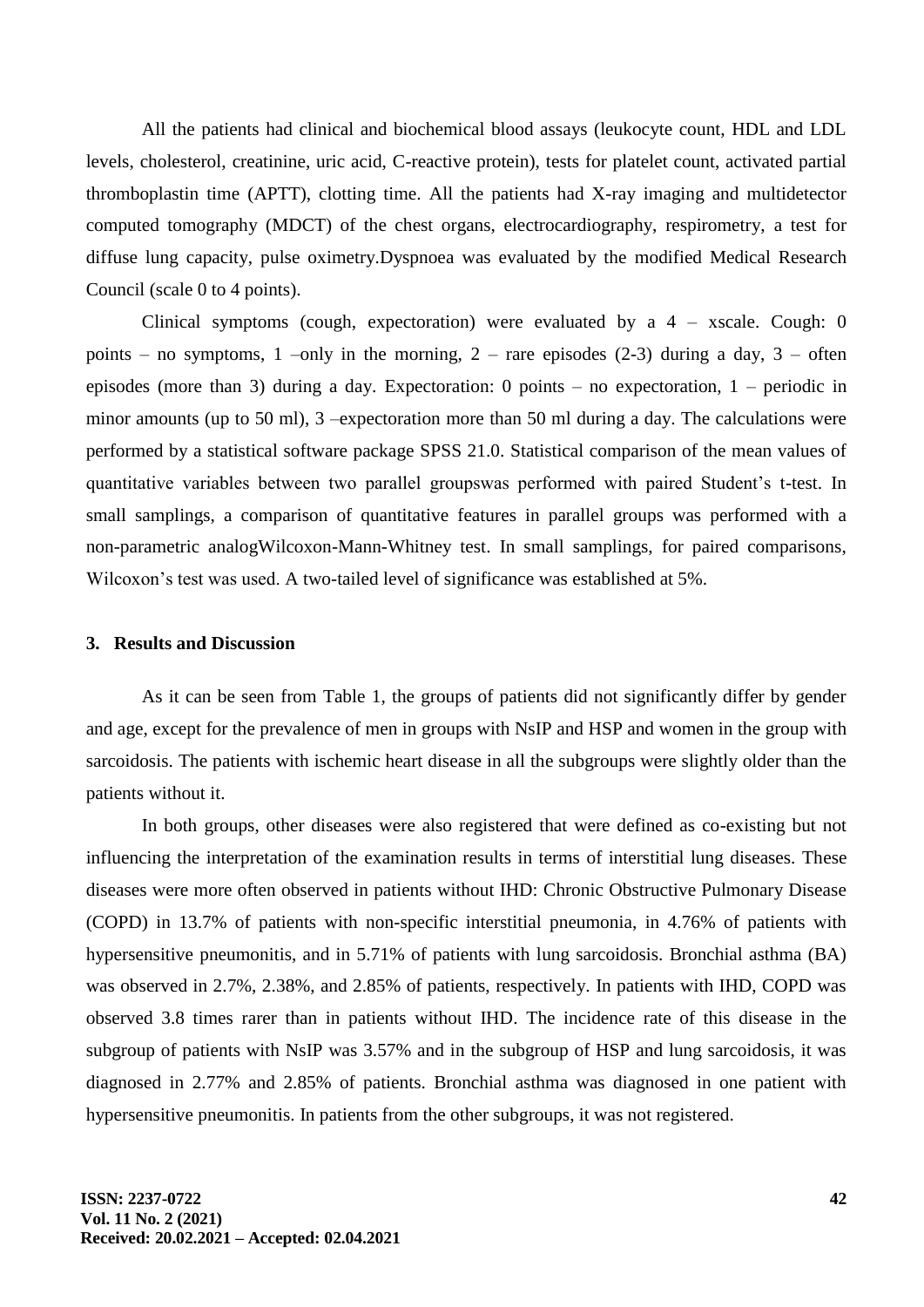Single cases of these diseases, the stability of their development, and lack of acute periods during the study indicate that these diseases do not influence the interpretation of clinical symptoms. In patients with NsIP and HSP associated with IHD, respiratory symptoms are more intensive than in patients without this association. By one of the symptoms (dyspnoea), in these groups with NsIP, a statistically significant difference was observed  $(p<0.001)$ , by the other two symptoms (cough, expectoration), there was no significant difference, but there was a tendency to a higher intensity of these symptoms in patients with IHD.

Patients with interstitial lung diseases without IHD had a longer duration of lung diseases. The time from the diagnostics of interstitial lung diseases (from the appearance of first symptoms to diagnosis) exceeded 3 years. Apparently, this was associated with the fact that morphological manifestations of the disease appeared before the development of respiratory symptoms and functional disorders. Probably, we analyzed subclinical forms of the disease.

An alternative explanation of late diagnostics of interstitial lung disease could be in its slow progression and the fact that clinical manifestations of the disease (dyspnea, cough) were taken by the patients as the symptoms of other diseases (COPD and BA). In such cases, the patients adapted to dyspnea by the reduction of their activity.

The development of a new event (coronary syndrome, arrhythmia) made the patients apply for medical assistance to identify the causes of the intensification of respiratory symptoms and to get the specification of functional disorders.

In patients with IHD, earlier diagnostics of ILD was performed at earlier stages in patients who had HSP for 1.5 years and in patients who had NsIP and lung sarcoidosis for 2 years. In the group of patients with lung sarcoidosis, the diagnostics of ILD nearly coincided with the duration of IHD.

It can be suggested that IHD contributes to earlier diagnostics of ILD. X-ray imaging of the chest (Table 2) showed that all the patients had reticular alterations with higher intensity in patients with NsIP and HSP both with IHD and without coronary pathology. The character of these alterations was different. In patients with NsIP and HSP, reticular alterations had diffuse character, in patients with lung sarcoidosis, they were localized primarily in the upper segments. The incidence rate of pleural changes was different: it ranged from 11.42% in patients with sarcoidosis to 27.02% in patients with NsIP.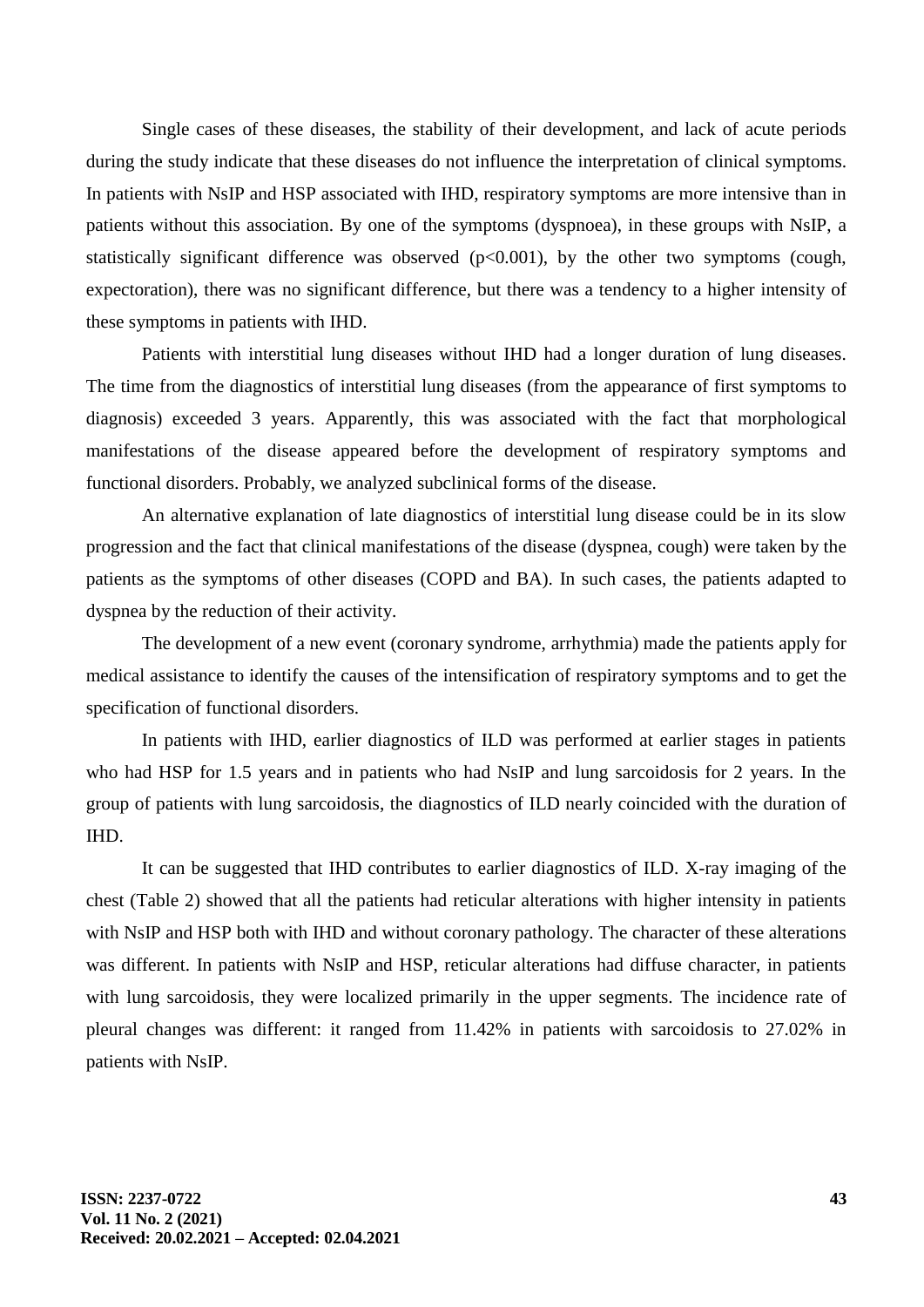| <b>Parameters</b>                                     | <b>NsIP</b> without<br>IHD.  | <b>NsIP</b> with<br>IHD,        | <b>HSP</b> without<br>$IHD, n = 42$ | HSP with IHD,<br>$n = 36$       | <b>SLILN</b> without<br>$IHD, n = 35$ | <b>SLILN</b> with<br>$IHD, n = 33$ |
|-------------------------------------------------------|------------------------------|---------------------------------|-------------------------------------|---------------------------------|---------------------------------------|------------------------------------|
|                                                       | $n = 37$                     | $n = 28$                        |                                     |                                 |                                       |                                    |
| Reticularalterations                                  | 12(32.43)                    | 11 (39.28)                      | 6(14.28)                            | 7(19.44)                        | 5(14.3)                               | 6(18.18)                           |
|                                                       | [31.8; 36.1]                 | [38.8; 40.1]                    | [12.9; 15.06]                       | [18.76; 20.01]                  | [14.03; 14.41]                        | [17.08; 18.6]                      |
| Alterations by all the fields                         | 18 (48.64)<br>[47.9; 50.2]   | 14(50.0)<br>[48.7; 52.4]        | 27 (64.28)<br>[62.77; 65.72]        | 26 (72.22)<br>[71.75; 72.64]    | 10(28.57)<br>[28.13; 28.93]           | 11(33.33)<br>[32.9; 33.5]          |
| Alterations in basal sections                         | 14 (37.83)<br>[33.4; 39.0]   | 12(42.85)<br>[42.1; 45.6]       | 7(16.7)<br>[15.97; 16.98]           | 8(22.2)<br>[21.66; 22.97]       | 4(11.42)<br>[10.95; 12.07]            | 6(18.18)<br>[17.64; 18.9]          |
| Unstructured roots of lungs                           | 19(51.35)<br>[50.5; 56.7]    | 15 (53.37)<br>[51.6; 57.8]      | 24 (57.14)<br>[56.76; 57.46]        | 21 (58.33)<br>[57.45; 60.88]    | 11 (31.42)<br>[30.54; 34.15]          | 12(90.91)<br>[84.7; 92.5]          |
| Pleural alterations                                   | 10(27.02)<br>[25.8; 29.3]    | 9(32.14)<br>[30.6; 33.6]        | 5(11.90)<br>[10.72; 12.53]          | $9(25.0)$ ***<br>[24.62; 26.03] | 4(11.42)<br>[10.7; 12.09]             | 4(12.12)<br>[11.9; 12.7]           |
| Intrathoraciclymphadenopathy                          | 6(16.22)<br>[14.4; 18.4]     | 5(17.57)<br>[15.6; 20.3]        | 2(4.76)<br>[4.22; 4.98]             | $3(8.33)***$<br>[7.91; 8.28]    | 10(28.67)<br>[27.08; 30.21]           | 11(33.33)<br>[32.5; 34.1]          |
| Hydrothorax                                           | $-$ *                        | 3(10.7)<br>[9.96; 11.8]         | $\sim$                              | $3(8.33)$ ***<br>[8.24; 8.47]   | $ ^{\#}$                              | 2(6.06)<br>[5.98; 6.34]            |
| Symptomsoflunghypertension                            | 2(5.7)<br>[5.12; 7.19]       | 2(7.1)<br>[6.92; 7.68]          | 1(2.38)<br>[2.11; 2.75]             | $2(5.55)$ ***<br>[5.06; 5.93]   | $2(5.71)$ ##<br>[5.14; 5.93]          | 4(12.12)<br>[11.78; 12.5]          |
| Dilationofleftventricle                               | $-$ *                        | 2(7.1)<br>[7.04; 7.32]          | ä,                                  | $3(8.33)$ **<br>[8.07; 8.71]    | $ ^\#$                                | 3(9.09)<br>[8.91; 9.67]            |
| Dilation of right ventricle                           | 2(5.7)<br>[5.56; 5.93]       | 2(7.1)<br>[6.57; 7.23]          | 2(4.76)<br>[4.23; 5.04]             | $6(16.7)$ **<br>[16.10; 16.92]  | $2(5.71)$ ##<br>[5.14; 6.15]          | 4(12.12)<br>[11.6; 12.78]          |
| Alterations in vascular pattern                       | $-$ *                        | 3(10.7)<br>[10.22]<br>11.03]    | 2(4.76)<br>[4.18; 4.92]             | $7(19.44)$ **<br>[19.02; 20.21] | $\_$ #                                | 3(9.09)<br>[8.66; 9.47]            |
| Multidetector computed tomography of the chest organs |                              |                                 |                                     |                                 |                                       |                                    |
| Ground-glassopacity                                   | 29 (78.9)<br>[76.54; 82.27]  | 25 (89.28)<br>[82.67;<br>91.05] | 26 (61.90)<br>[60.04; 63.18]        | 23 (63.88)<br>[62.22; 64.56]    | 11 (31.42)<br>[30.94; 32.06]          | 12(36.4)<br>[35.72; 36.8]          |
| "Honeycomb"lung                                       | 10(27.02)<br>[26.11; 28.23]  | 9(32.14)<br>[31.62]<br>33.12]   | 11(26.19)<br>[25.84; 27.53]         | 13(36.11)<br>[34.11; 37.42]     | 4(11.42)<br>[11.23; 11.91]            | 5(15.15)<br>[14.6; 15.32]          |
| Subpleuralshadows                                     | 12 (32.43)<br>[30.24; 32.97] | 10(35.71)<br>[33.82;<br>36.07]  | $6(14.28)$ ***<br>[10.03; 15.62]    | 10(27.77)<br>[21.52; 29.38]     | 3(8.57)<br>[8.27; 8.74]               | 4(12.12)<br>[11.9; 12.25]          |
| Foci of consolidation                                 | 3(8.1)<br>[7.84; 8.29]       | 3(10.71)<br>[9.33; 11.90]       | 1(2.38)<br>[2.12; 2.84]             | 1(2.77)<br>[2.63; 3.04]         | 1(2.86)<br>[2.44; 3.13]               | 2(6.06)<br>[5.84; 6.24]            |
| Tractionbronchiectasis                                | 1(2.702)<br>[2.11; 2.96]     | 1(3.57)<br>[3.01; 3.89]         | 5(11.90)<br>[10.46; 12.54]          | 5(13.88)<br>[12.04; 14.62]      | 2(5.51)<br>[4.92; 5.85]               | 3(9.09)<br>[8.67; 9.38]            |
| Intrathoraciclymphadenopathy                          | 8 (21.60)<br>[20.13; 22.52]  | 8 (28.56)<br>[23.83;<br>30.07]  | $5(11.90)$ **<br>[10.73; 12.62]     | 8 (22.22)<br>[19.54; 23.81]     | 29 (82.85)<br>[80.94; 84.15]          | (90.91)<br>[84.7; 92.5]            |

|  |  | Table 2 - Comparative Analysis of X-ray Imaging in Patients with Interstitial Lung Diseases (in %). |  |
|--|--|-----------------------------------------------------------------------------------------------------|--|
|  |  |                                                                                                     |  |

# **Note:**

*1. The calculation of the statistical significance between the subgroups with and without IHD was performed with a two-sided Mann-Whitney U-test.*

*2. The difference from the subgroup with NsIP and IHD was* statistically *significant: (\*), р< 0.001;* 

*3. The difference from the subgroup with HSD and IHD was* statistically *significant: (\*\*), р< 0.001, (\*\*\*), р< 0.05.*

*4. The difference from the subgroup with SLILN and IHD was* statistically *significant: (# ), р< 0.001; (##), р< 0.05.*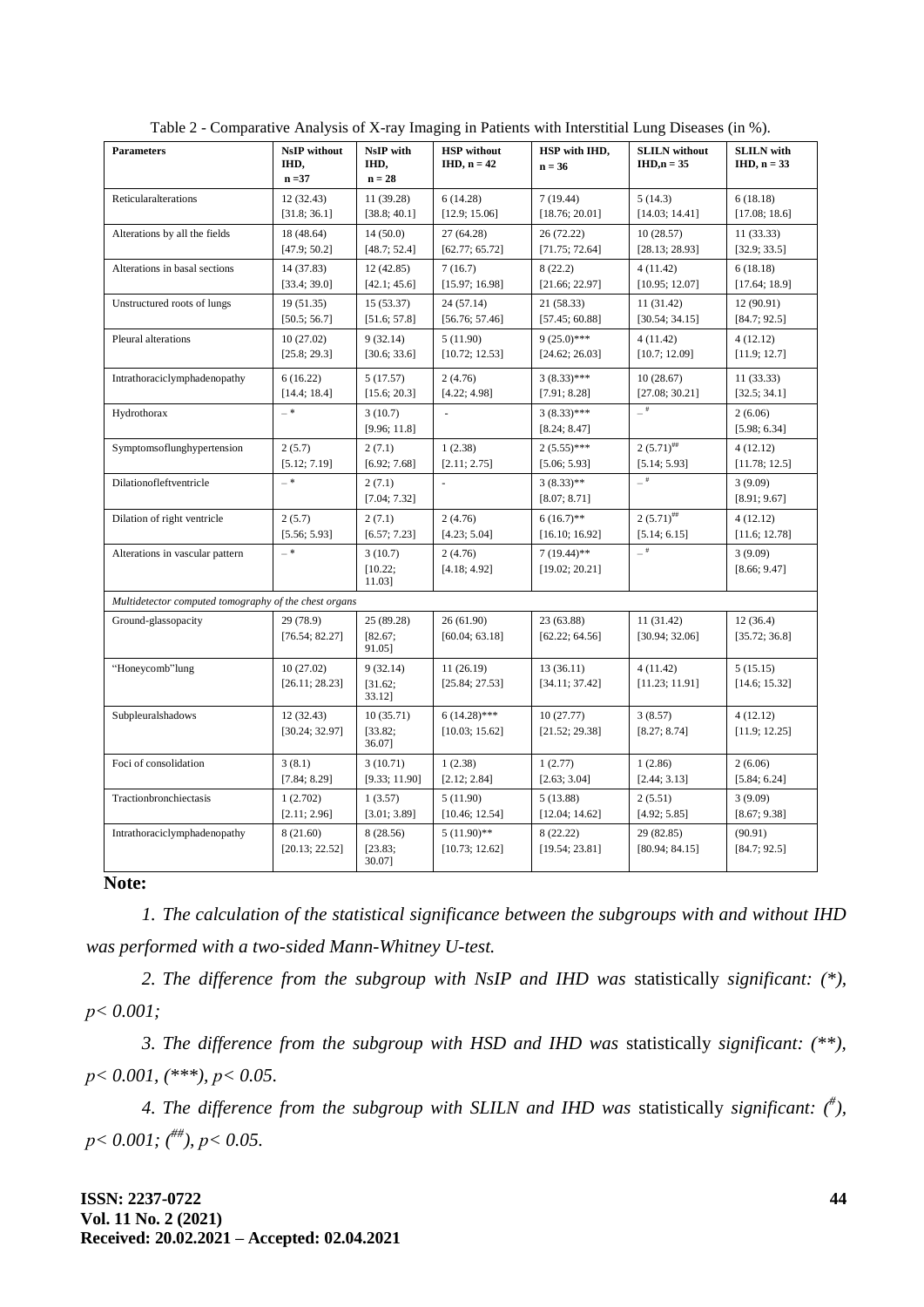More often, pleural alterations were observed in patients with cardiac pathology. In patients with HSP and IHD, the difference was statistically significant ( $p < 0.05$ ). Pleural effusion was revealed in 6.06% of patients with sarcoidosis, in 8.33% of patients with HSP, in10.7% of patients with NsIP, and only in several patients with IHD and rhythm disturbances (permanent and paroxysmal atrial fibrillation). Hydrothorax and symptoms of hypervolemia were not observed in the group of patients with IHD and were observed quite rare  $(p < 0.001)$  in patients with IHD and arrhythmia. Radiographic evidence of congestive events in the pulmonary circulation (intensification of vascular pattern with enlargement of arterioles and dilation of veins) was observed in patients with HSP with and without IHD. In patients with sarcoidosis and NsIP they were observed only in those who had IHD. This tendency was registered during the analysis of the contours and cavities of the heart. The signs of dilation of right atrium and ventricle as a manifestation of chronic cor pulmonale were observed in patients with and without IHD, but more often, in patients with cardiac pathology.

Along with these features, an enlargement of the caliber of main pulmonary vessels with a general degradation of the vascular pattern was registered, which indicated lung hypertension. Dilation of the left ventricle and an increase in the stiffness of the aorta walls was observed only in patients with IHD. The evaluation of interstitial alternations and microcirculation disorders was performed with a CT scanning of the chest organs. This method had advantages when clinical symptoms were spare and the disease did not have any manifestations and was not associated with the changes in functional parameters (14). MDCT revealed the signs of hypervolemia and hypertrophy of the left and right compartments of the heart. Honeycomb lung and traction bronchiectasis were more often observed in patients with HSP. The phenomenon of "ground-glass opacity" was more often registered in patients with HSP and NsIP. The evaluation of interstitial alterations and interpretation of pathological changes at the level of alveoli (a symptom of ground-glass opacity) was possible only with the method of MDCT. This symptom not only indicated the development of alveolitis but also congestive events in the microvasculature due to the increase in the volume of capillary circulation. The symptom of ground-glass opacity included the thickening of the interalveolar septum and vascular events of peribronchovascular zone. Consolidation of lung tissue in patients with IHD was more often observed in patients with NsIP. In patients with sarcoidosis and HSP, it is registered only in single cases. MDCT revealed intrathoracic lymphadenopathy in 22.2% of patients with HSP and IHD, while plan radiography of the chest organs revealed it only in 8.3% of cases. In patients with NsIP and IHD, the same tendency was observed: in 17.57% of patients, enlargedmediastinal lymph nodes were revealed by plan radiography, and in 28.56% - by MDCT. This method increases the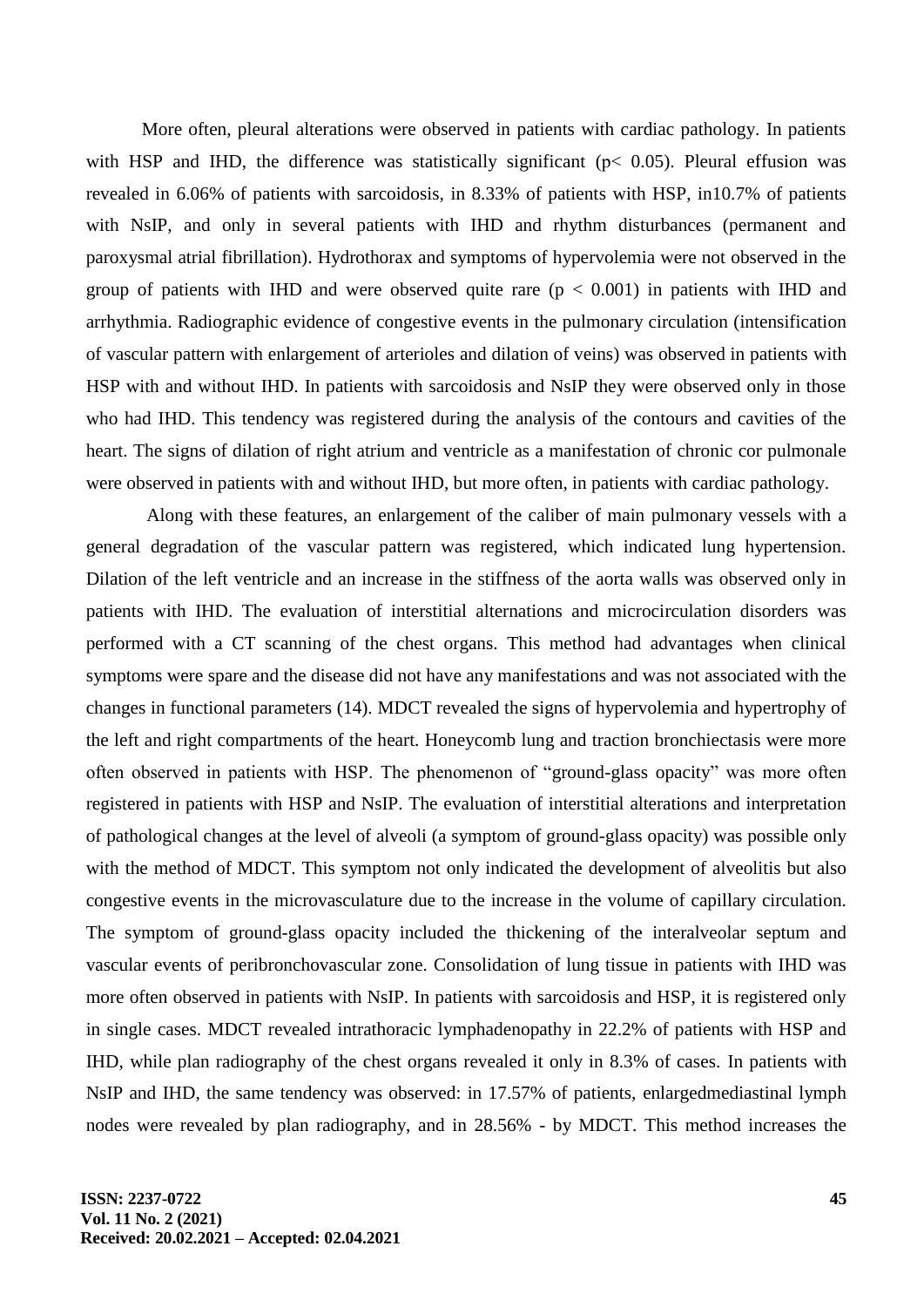diagnostics rate of intrathoracic lymphadenopathy in patients with sarcoidosis: in 33.3% of patients by plan radiography and in 90.91% of patients by CT. MDCT allowed specialists to identify the character of the revealed lymphadenopathy. X-ray images showed morphological alterations in the lung tissue and differed in patients with different forms of interstitial lung diseases, as well as in patients with or without cardiac pathology.In patients with IHD, signs of hydrothorax, intensification of vascular pattern, and enlargement of the left ventricle were registered more often. Despite the differences in the X-ray patterns of different forms of interstitial lung diseases, the results of spectrometry and the study of diffuse lung capacity registered the uniform character of functional disorders. The results of the functional examination are presented in Table 3.

| <b>Parameters</b>      | NsIP         | <b>NsIP</b> with | <b>HSP</b> without | <b>HSP</b> with | <b>SLILN</b>           | <b>SLILN</b> with |
|------------------------|--------------|------------------|--------------------|-----------------|------------------------|-------------------|
|                        | without      | IHD,             | $IHD, n = 42$      | IHD,            | without                | $IHD, n = 33$     |
|                        | IHD,         | $n = 28$         |                    | $n = 36$        | $IHD, n = 35$          |                   |
|                        | $n = 37$     |                  |                    |                 |                        |                   |
| Lung vital capacity, % | 65.62        | 64.8             | 74.11              | 73.03           | 75.18                  | 74.31             |
|                        | [61.23;      | [57.3; 68.6]     | [66.93; 76.92]     | [68.72;         | [69.64; 77.29]         | [70.5; 76.9]      |
|                        | $67.5$ ]     |                  |                    | 76.13]          |                        |                   |
| Forcedlungvitalcapacit | 72.52        | 71.73            | 75.09              | 74.30           | 77.22                  | 73.07             |
| y, %                   | [69.4; 75.2] | [68.8; 73.4]     | [71.32; 78.21]     | [68.1; 77.9]    | [69.8; 78.17]          | [71.0; 74.93]     |
| Forced expiratory      | 67.23        | 68.67            | 68.84              | 71.11           | 69.47                  | 67.15             |
| volume in the first    | [65.8; 67.7] | [65.1; 72.3]     | [65.5; 72.7]       | [68.1; 72.4]    | [66.3; 74.0]           | [64.5; 72.7]      |
| second, %              |              |                  |                    |                 |                        |                   |
| Pulmonaryresidualvolu  | 71.11        | 70.63            | 72.12              | 70.15           | 72.48                  | 73.56             |
| me, %                  | [69.2; 74.8] | [68.5; 74.1]     | [69.1; 78.0]       | [62.9; 73.43]   | [68.5; 74.9]           | [69.9; 78.4]      |
| Totallungcapacity, %   | 65.54        | 67.95            | 71.07              | 70.03           | 73.49                  | 72.07             |
|                        | [61.62;      | [64.91; 75.0]    | [68.44; 74.1]      | [66.7; 72.3]    | [67.37; 75.35]         | [66.2; 75.28]     |
|                        | 63.93]       |                  |                    |                 |                        |                   |
| Diffusing lung         | 53.31        | 32.52            | 54.33 [50.94;      | 35.75           | 59.97 [52.01;          | 36.9 [32.67;      |
| capacity (DLCO) by     | [47.9;       | [30.9; 34.6]     | 58.87]**           | [33.4; 42.4]    | $62.48$ <sup>***</sup> | 39.56]            |
| CO, %                  | 55.8]*       |                  |                    |                 |                        |                   |
| Partial arterial       | 71.32        | 69.64            | 69.13              | 68.14           | 72.16                  | 71.38             |
| pressure, mmHg         | [69.6;       | [67.6; 70.88]    | [66.87; 72.54]     | [66.2;71.9]     | [68.21; 73.48]         | [69.4; 72.96]     |
|                        | 73.21]       |                  |                    |                 |                        |                   |
| Partial CO pressure,   | 39.14        | 38.62            | 37.65              | 37.39           | 39.06                  | 38.57             |
| mmHg                   | [35.9;       | [36.3; 40.49]    | [37.12; 40.92]     | [36.76;37.88]   | [38.4; 40.76]          | [37.4; 42.4]      |
|                        | 43.45]       |                  |                    |                 |                        |                   |

Table 3 - Parameters of Functional Study in Patients with Interstitial Lung Diseases (ILD)

*\* Difference from the subgroup with NsIP and IHD was statistically significant (р< 0.001). \*\* Difference from the subgroup with HSP and IHD was statistically significant (р< 0.001).*

*\*\*\* Difference from the subgroup with SLILN and IHD was statistically significant (р< 0.05).*

The evaluation of respiratory function (RF) showed a more significant reduction of statistical volumes anda decrease in lung compliance in patients with interstitial lung diseases and IHD. Statistically significant differences between the groups were not observed. Restrictive (decrease in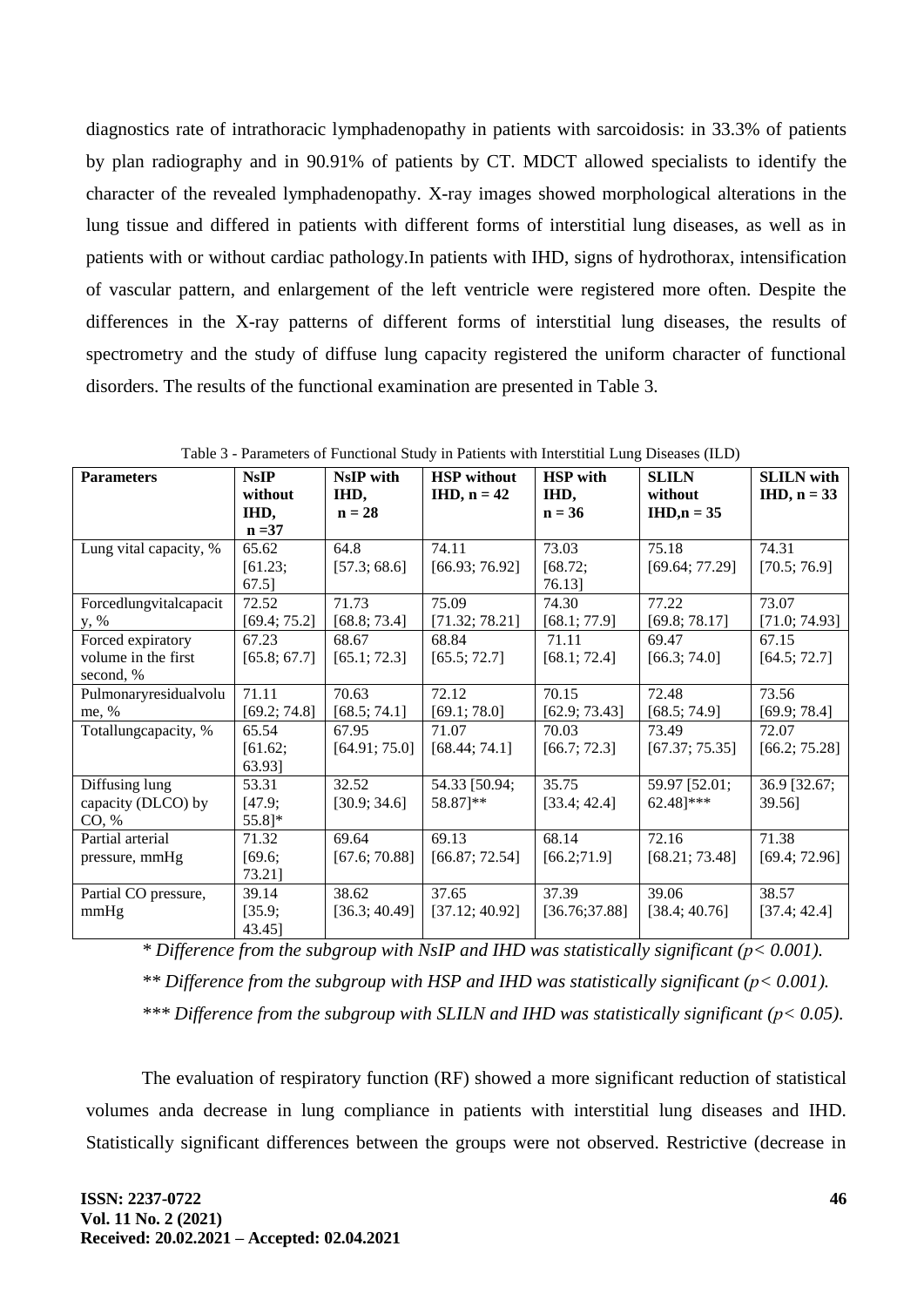vital capacity and forced vital capacity) and obstructive (reduction of forced expiration volume during the  $1<sup>st</sup>$  second (FEV 1)) disorders and a decrease in the elasticity of lungs were registered in all the groups. The alterations were specially expressed in the subgroup of patients with NsIP, least expressed in patients with sarcoidosis of lungs and intrathoracic lymphatic nodes, and intermediate – in patients with HSP. Reduction of gas exchange function of lungs was registered in all the patients. The assay of arterial blood showed insignificant hypoxia at a constant partial pressure of CO2. There were no statistically significant differences in the parameters in patients with and without IHD. In patients with IHD,DLCO (Diffusing capacity of the lung for carbon monoxide) was significantly decreased. Statistically significant reduction of the diffuse capacity of lungs was registered in all the subgroups. It can be suggested that the disturbances in the microcirculation of the alveolar-capillary membrane and reduction of diffusion in patients with IHD were more expressed. Patients with IHD had a short-term cardiac anamnesis (1.49 to 2.08 years). Probably, the decrease in this parameter is a functional method of early diagnostics of hemodynamic disorders in the interstitial tissue. The study of lung diffuse capacity can be recommended for the facilitation of the choice of the treatment plan for patients with associated pathologies. The control of the dynamics is necessary for the evaluation of the effectiveness of the indicated therapy.

The results of the echocardiographic examination are presented in Table 4.

| <b>Parameters</b>      | <b>NsIP</b>       | <b>NsIP</b> with | <b>HSP</b> without | <b>HSP</b> with | <b>SLILN</b>      | <b>SLILN</b> with |
|------------------------|-------------------|------------------|--------------------|-----------------|-------------------|-------------------|
|                        | without           | IHD,             | $IHD, n = 42$      | IHD,            | without IHD,n     | $IHD, n = 33$     |
|                        | IHD,              | $n = 28$         |                    | $n = 36$        | $= 35$            |                   |
|                        | $n = 37$          |                  |                    |                 |                   |                   |
| Systolic pressure in   | 27.54             | 35.58 [29.42;    | $25.37$ [ $25.1$ ; | 37.08 [28.5;    | 26.03 [25.8;      | 28.19 [26.3;      |
| pulmonary artery,      | [27.84;           | 36.37]           | 26.43]             | 39.74]          | 26.92]            | 30.61]            |
| mmHg                   | 28.62]            |                  |                    |                 |                   |                   |
| Ejectionfraction, %    | 58.53             | 56.76 [55.35;    | 56.7 [56.09;       | 57.2 [56.43;    | 55.9 [54.82;      | 56.1 [55.11;      |
|                        | [57.27;           | 59.71]           | 57.42]             | 57.98]          | 56.01]            | 56.87]            |
|                        | 60.41]            |                  |                    |                 |                   |                   |
| Area of right atrium,  | $19.16$ [18.9;    | 22.02 [19.50;    | 17.84 [17.21;      | 18.72 [17.69;   | 15.92 [15.10;     | $16.03$ [15.8;    |
| $\text{cm}^2$          | 19.81             | 22.40]           | 18.38]             | 19.351          | 16.60]            | 16.40]            |
|                        |                   |                  |                    |                 |                   |                   |
| Right atrium free      | $4.47$ [4.16;     | 4.56 $[4.02;$    | $3.63$ [ $3.18$ ;  | 3.93 [3.32;     | 3.98 [3.46;       | 4.12 [3.90;       |
| wall thickness, mm     | 4.84]             | $4.71$ ]         | 4.17]              | $4.26$ ]        | 4.53]             | 4.291             |
| Diastolic size of      | $1.75$ [1.58;     | $2.02$ [1.73;    | $1.25$ [1.14]      | $1.27$ [1.16;   | $1.32$ [1.19;     | $1.40$ [1.27;     |
| right ventricle, cm    | 1.92]             | 2.18]            | 1.39]              | 1.33]           | $1.52$ ]          | 1.46]             |
| Final diastolic size   | 4.39 [4.06;       | 4.48 [4.26;      | 3.88 [3.62;        | 3.95 [3.47;     | 3.90 [3.51;       | 4.01 [3.94;       |
| of left ventricle, cm  | 5.03]             | $4.63$ ]         | $3.96$ ]           | 4.30]           | 4.24]             | 4.29]             |
| Final systolic size of | $3.84$ [ $3.12$ ; | $4.05$ [3.73;    | 3.42 [3.06;        | 3.96 [3.64;     | $3.43$ [ $3.15$ ; | 3.98 [3.72;       |
| left ventricle, cm     | 4.06]             | 4.28]            | 3.59]              | 4.04]           | 3.78]             | 4.091             |
| left ventricular mass  | 112.49            | 116.5            | 99.4               | 119.6           | 88.70             | 107.68            |
| index, $g/m^2$         | [110.3;           | [128.39;         | [96.03;            | [111.42;        | [84.32; 138.04]   | [102.51;          |
|                        | 126.09]           | 140.09]          | 108.71]            | 138.04]         |                   | 115.74]           |
|                        |                   |                  |                    |                 |                   |                   |

Table 4 - Results of Echocardiographic Examination of Patients with Interstitial Lung Diseases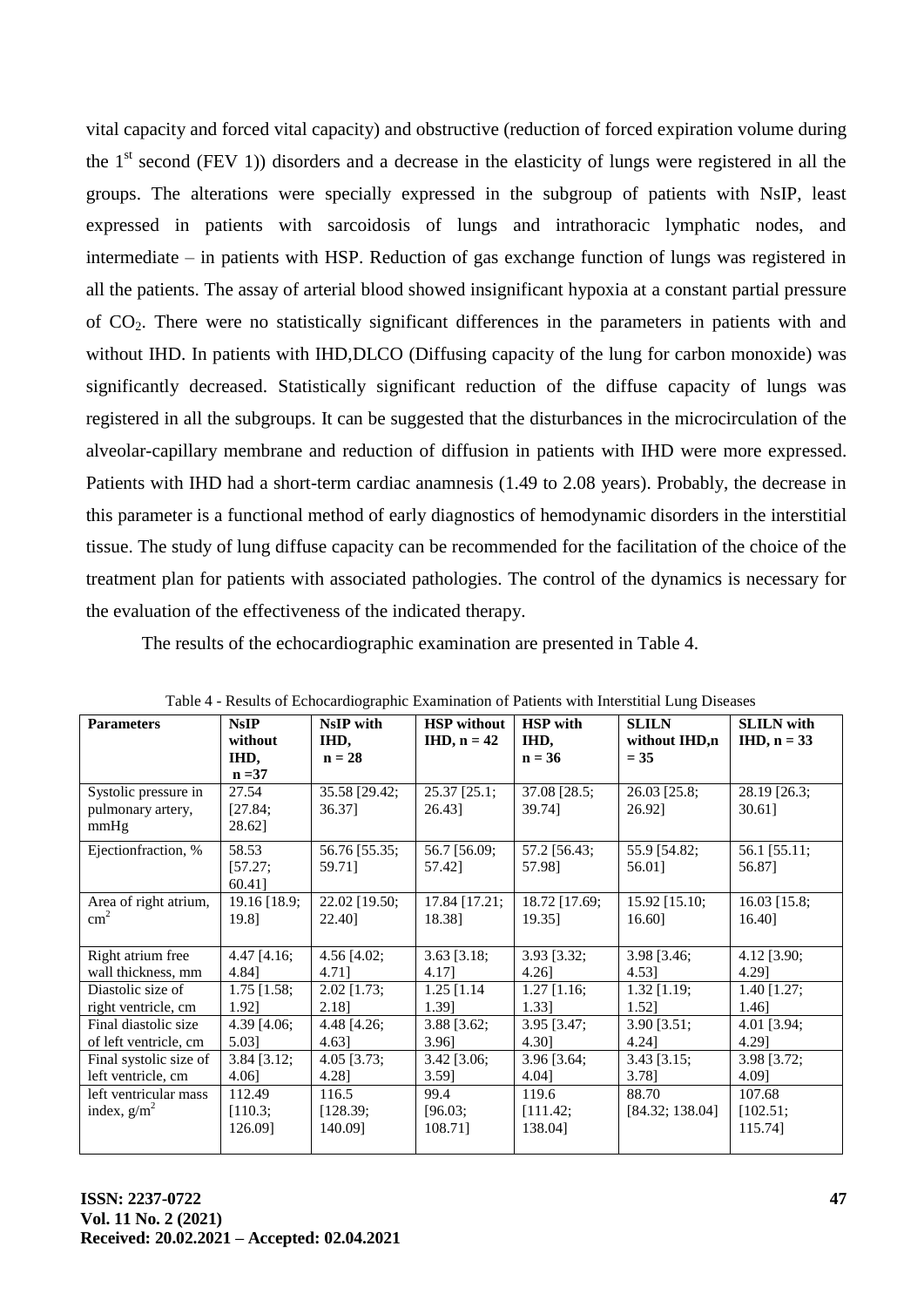The results of echocardiogram in patients with NsIP and HSP showed moderate lung hypertension, dilation of right atrium, and hypertrophy of right ventricle. The alterations were more expressed in patients with IHD. There were no significant differences between the subgroups. Global contractility of the left ventricle was preserved. All the patients had ejection fraction within normal values. The signs of remodeling of left compartments of the heart with the increase in the myocardial mass index of the left ventricle were observed more often in patients with IHD, in particular, with heart rhythm disorders.Thus, the echocardiogram results showed that IHD in patients with ILD led to more expressed functional disorders not only of the left but also of the right compartment of the heart.

In the majority of patients with ILD, there was an association between the character of morphological alterations in the lung issue and clinical-functional disorders. Thus, more expressed reticular alterations and more intensive fibrosis of centrolobular nodules in patients with HSP were associated with higher intensity of respiratory symptoms. Patients with NsIP and sarcoidosis with an expressed ILD and inflammation, that were identified by the area of ground-glass opacity, had reduced gas-exchange function of lungs and a significant decrease in its diffuse capacity.

# **4. Conclusion**

The data was obtained that indicated a higher intensity of respiratory symptoms, more expressed ventilation disorders, diffuse parameters of lungs, and dilation of the compartments of the heart in patients with ILD and comorbid cardiovascular pathology.

**Conflict of interests:** the authors declare no conflict of interests. **Financial support:** the authors declare no external financial support

#### **References**

Agrawal, A., Verma, I., Shah, V., Agarwal, A., & Sikachi, R.R. (2016). Cardiac manifestations of idiopathic pulmonary fibrosis. *Intractable & rare diseases research*, *5*(2), 70-75.

http://doi.org/ 10.5582/irdr.2016.01023.

Shmelev, E.I., & Makariants, N.N. (2017). *Hypersensitive pneumonitis. Respiratory medicine. Reference book*. Moscow: Litterra, 40–51.

Suzuki, A., & Kondoh, Y. (2017). The clinical impact of major comorbidities on idiopathic pulmonary fibrosis. *Respiratory investigation*, *55*(2), 94-103.

http://doi.org/10.1016/j.resinv.2016.11.004